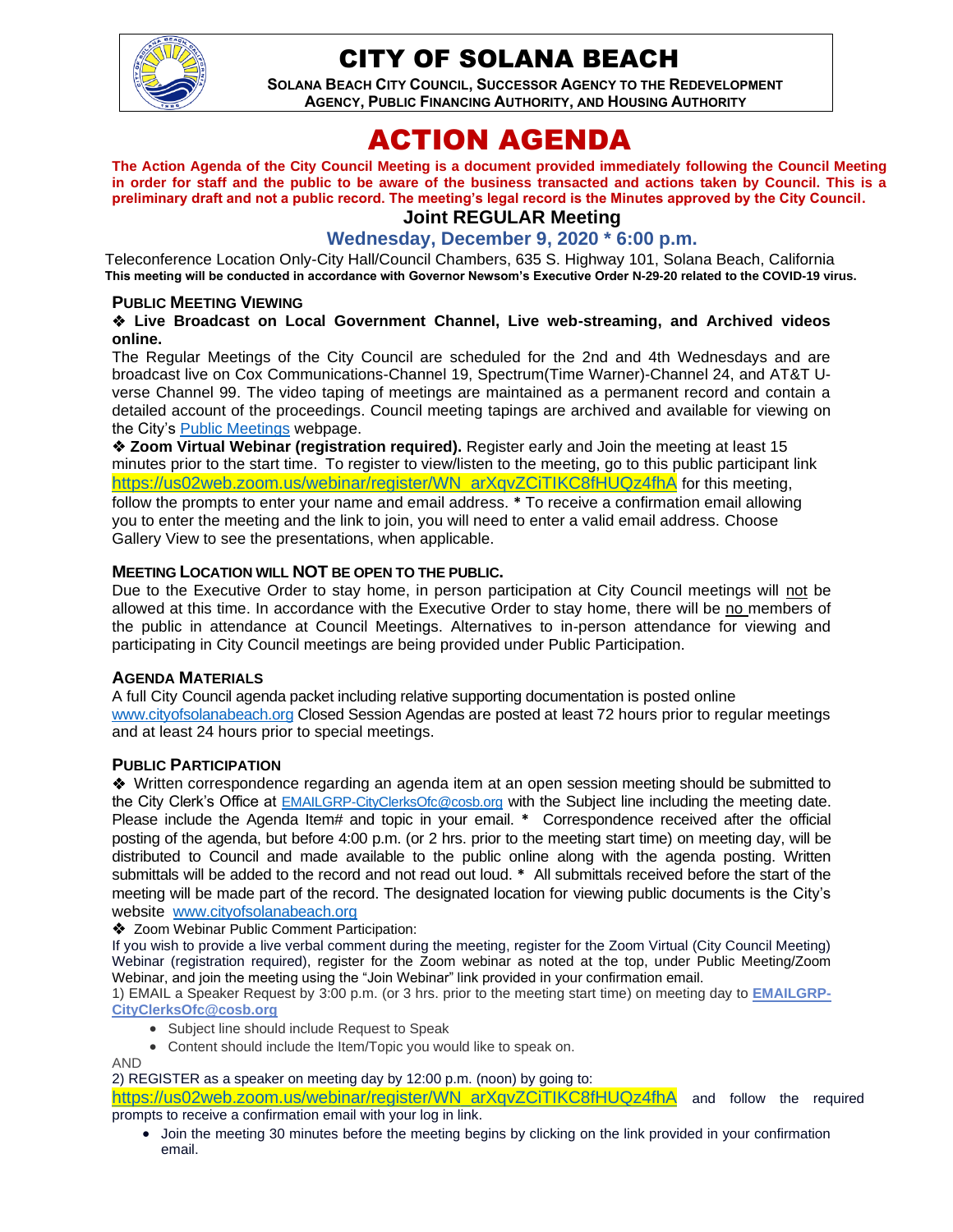- Speaking participants may use the computer's microphone and speakers to listen and communicate or they may also call into the meeting by dialing into the meeting with a telephone (this information will be provided in your email confirmation). If you call in as well for better audio, mute your computer's speakers to eliminate feedback.
- Participants will be called upon from those who have submitted the Speaker Request, registered, and logged on as described above. You will be called on by name and unmuted by the meeting organizer and may provide comments for the allotted time. Allotted speaker times are listed under each [Agenda s](https://urldefense.proofpoint.com/v2/url?u=https-3A__www.ci.solana-2Dbeach.ca.us_index.asp-3FSEC-3DF0F1200D-2D21C6-2D4A88-2D8AE1-2D0BC07C1A81A7-26Type-3DB-5FBASIC&d=DwMFaQ&c=euGZstcaTDllvimEN8b7jXrwqOf-v5A_CdpgnVfiiMM&r=1XAsCUuqwK_tji2t0s1uIQ&m=C7WzXfOw2_nkEFMJClT55zZsF4tmIf_7KTn0o1WpYqI&s=3DcsWExM2_nx_xpvFtXslUjphiXd0MDCCF18y_Qy5yU&e=)ection.
- Participants can use a computer microphone and speakers to listen and communicate or dial into the meeting with a telephone (if you log in and call in, mute one of the devices to eliminate feedback).
- Do not self-mute since you will be muted when you enter the meeting and organizers will unmute you to provide comments. All oral comments received prior to the close of the meeting will be made part of the meeting record.

#### **SPECIAL ASSISTANCE NEEDED** - AMERICAN DISABILITIES ACT TITLE 2

In compliance with the Americans with Disabilities Act of 1990, persons with a disability may request an agenda in appropriate alternative formats as required by Section 202. Any person with a disability who requires a modification or accommodation in order to participate in a meeting should direct such request to the City Clerk's office (858) 720-2400 [EMAILGRP-CityClerksOfc@cosb.org](mailto:EMAILGRP-CityClerksOfc@cosb.org) at least 72 hours prior to the meeting.

As a courtesy to all meeting attendees, please set cellular phones and pagers to silent mode and engage in conversations offline/muted.

| <b>CITY COUNCILMEMBERS</b>                 |                                               |                                       |                                  |
|--------------------------------------------|-----------------------------------------------|---------------------------------------|----------------------------------|
| Lesa Heebner, Mayor                        |                                               |                                       |                                  |
| Kristi Becker, Councilmember               |                                               | Kelly Harless, Councilmember          |                                  |
| David A. Zito, Councilmember District 1    |                                               | Jewel Edson, Councilmember District 3 |                                  |
| <b>Gregory Wade</b><br><b>City Manager</b> | <b>Johanna Canlas</b><br><b>City Attorney</b> |                                       | Angela Ivey<br><b>City Clerk</b> |

#### **SPEAKERS:**

See Public Participation on the first page of the Agenda for publication participation options.

#### **READING OF ORDINANCES AND RESOLUTIONS:**

Pursuant to [Solana Beach Municipal Code](mailto:https://www.codepublishing.com/CA/SolanaBeach/) Section 2.04.460, at the time of introduction or adoption of an ordinance or adoption of a resolution, the same shall not be read in full unless after the reading of the title, further reading is requested by a member of the Council. If any Councilmember so requests, the ordinance or resolution shall be read in full. In the absence of such a request, this section shall constitute a waiver by the council of such reading.

#### **CALL TO ORDER AND ROLL CALL:**

#### **APPROVAL OF AGENDA: COUNCIL ACTION: Approved 5/0**

## **C. STAFF REPORTS:** (C.1.)

*Note to Public: Refer to Public Participation for information on how to submit public comment.* 

Any member of the public may address the City Council on an item of concern by submitting written correspondence for the record to be filed with the record or by registering to join the virtual meeting online to speak live, per the Public Participation instructions on the Agenda. The maximum time allotted for each speaker is THREE MINUTES (SBMC 2.04.190).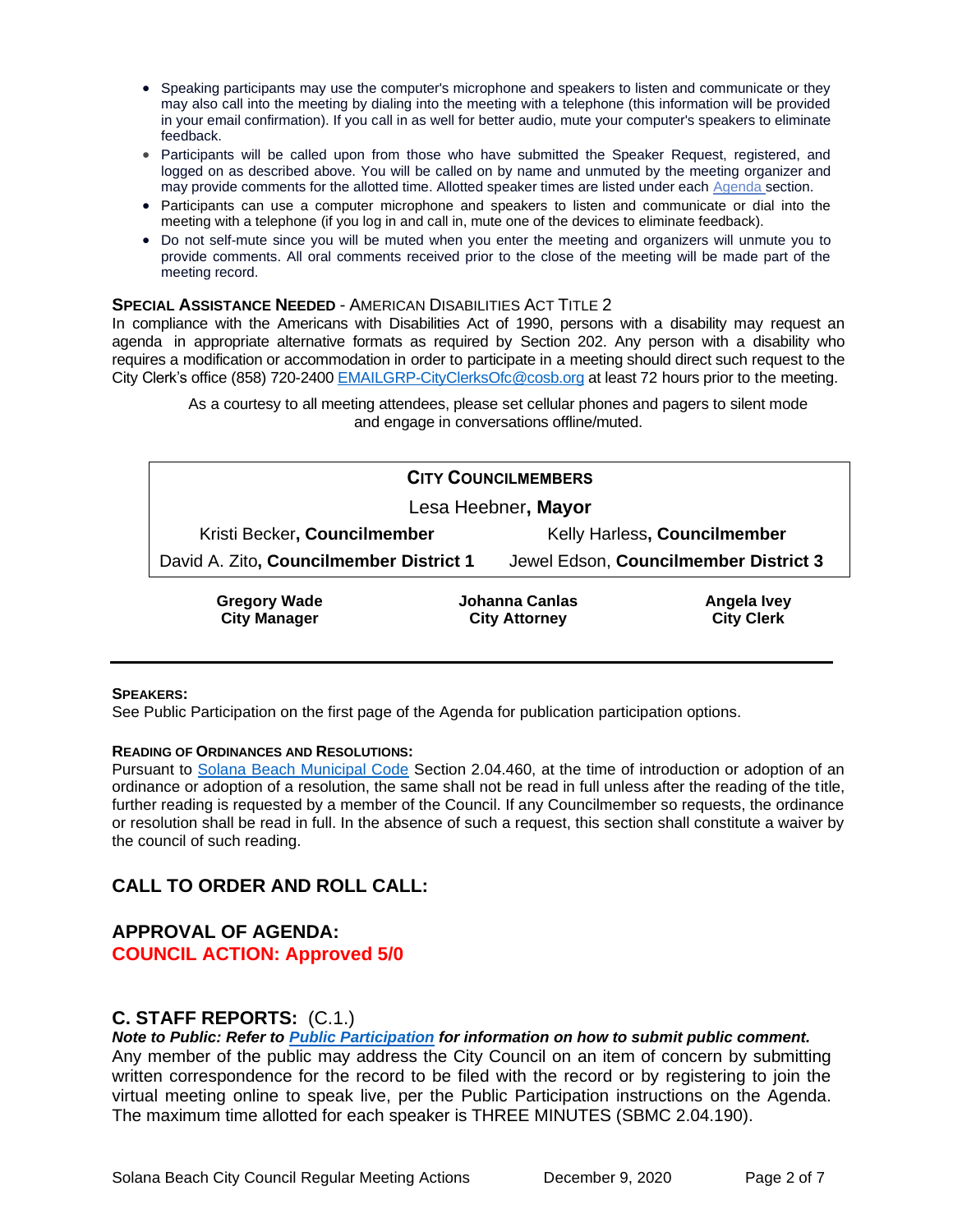#### **C.1. Deputy Mayor Appointment.** (File 0410-85)

Recommendation: That the City Council

- 1. Review and consider an official appointment for Deputy Mayor to serve a term from December 9, 2020 to December 8, 2021.
	- a. Elected Mayor call for nomination of a Deputy Mayor.
	- b. Call for the vote.

## [Item C.1. Report \(click here\)](https://solanabeach.govoffice3.com/vertical/Sites/%7B840804C2-F869-4904-9AE3-720581350CE7%7D/uploads/Item_C.1._Report_(click_here)_12-09-20_-_O.pdf) **COUNCIL ACTION: Approved 5/0 to appoint Kristi Becker as Deputy Mayor.**

**PRESENTATIONS:** *Ceremonial items that do not contain in-depth discussion and no action/direction.* Residential Organics Recycling Implementation and Education/Outreach Review

## **ORAL COMMUNICATIONS:**

*Note to Public: Refer to Public Participation for information on how to submit public comment.*  This portion of the agenda provides an opportunity for members of the public to address the City Council on items relating to City business and not appearing on today's agenda by having submitted written comments for the record to be filed with the record or by registering to join the virtual meeting online to speak live, per the Public Participation instructions on the Agenda.

Comments relating to items on this evening's agenda are taken at the time the items are heard. Pursuant to the Brown Act, no action shall be taken by the City Council on public comment items. Council may refer items to the City Manager for placement on a future agenda. The maximum time allotted for each speaker is THREE MINUTES (SBMC 2.04.190).

## **COUNCIL COMMUNITY ANNOUNCEMENTS / COMMENTARY:**

*An opportunity for City Council to make brief announcements or report on their activities. These items are not agendized for official City business with no action or substantive discussion.* 

## **A. CONSENT CALENDAR:** (Action Items) (A.1. - A.3.)

*Note to Public: Refer to Public Participation for information on how to submit public comment.* 

Items listed on the Consent Calendar are to be acted in a single action of the City Council unless pulled for discussion.

Any member of the public may address the City Council on an item of concern by submitting written correspondence for the record to be filed with the record or by registering to join the virtual meeting online to speak live, per the Public Participation instructions on the Agenda. The maximum time allotted for each speaker is THREE MINUTES (SBMC 2.04.190).

Those items removed from the Consent Calendar by a member of the Council will be trailed to the end of the agenda, while Consent Calendar items removed by the public will be discussed immediately after approval of the Consent Calendar.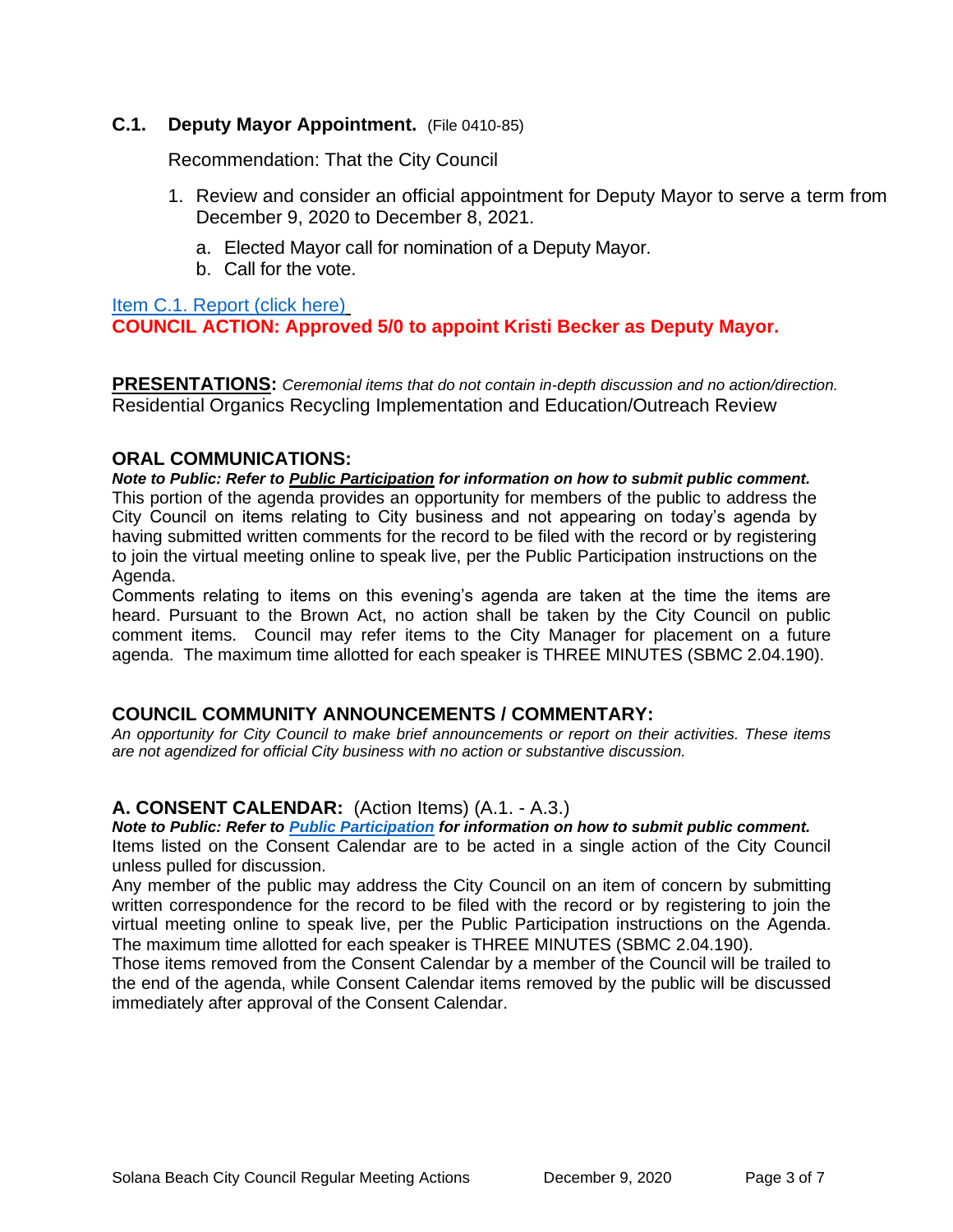#### **A.1. Streetlight Preventative Maintenance and Repairs Services.** (File 0820-35)

Recommendation: That the City Council

#### 1. Adopt **Resolution 2020-059:**

- a. Authorizing the City Manager to execute Amendment No. 6 to the Professional Services Agreement with Siemens Mobility, Inc. in an amount not to exceed \$30,000 for Streetlight Preventative Maintenance and Repairs Services.
- b. Authorizing an appropriation of \$30,000 from the Streetlight Maintenance Undesignated Reserves into the Streetlight Maintenance Professional Services Account for FY 2020/21.
- c. Authorizing the City Treasurer to amend the FY 2020/21 Adopted Budget accordingly.

#### [Item A.1. Report \(click here\)](https://solanabeach.govoffice3.com/vertical/Sites/%7B840804C2-F869-4904-9AE3-720581350CE7%7D/uploads/Item_A.1._Report_(click_here)_12-09-20_-_O.pdf)

*Posted Reports & Supplemental Docs contain records up to the cut off time, prior to the start of the meeting, for processing new submittals. The final official record containing handouts, PowerPoints, etc. can be obtained through a Records Request to the City Clerk's Office.*

#### **COUNCIL ACTION: Approved 5/0**

#### **A.2. Register Of Demands.** (File 0300-30)

Recommendation: That the City Council

1. Ratify the list of demands for October 24, 2020 – November 13, 2020.

[Item A.2. Report \(click here\)](https://solanabeach.govoffice3.com/vertical/Sites/%7B840804C2-F869-4904-9AE3-720581350CE7%7D/uploads/Item_A.2._Report_(click_here)_12-09-20_-_O.pdf)

*Posted Reports & Supplemental Docs contain records up to the cut off time, prior to the start of the meeting, for processing new submittals. The final official record containing handouts, PowerPoints, etc. can be obtained through a Records Request to the City Clerk's Office.*

#### **COUNCIL ACTION: Approved 5/0**

## **A.3. Budget Update.** (File 0330-30)

Recommendation: That the City Council

1. Receive the report listing changes made to the Fiscal Year 2020-2021 General Fund Adopted Budget.

#### [Item A.3. Report \(click here\)](https://solanabeach.govoffice3.com/vertical/Sites/%7B840804C2-F869-4904-9AE3-720581350CE7%7D/uploads/Item_A.3._Report_(click_here)_12-09-20_-_O.pdf)

*Posted Reports & Supplemental Docs contain records up to the cut off time, prior to the start of the meeting, for processing new submittals. The final official record containing handouts, PowerPoints, etc. can be obtained through a Records Request to the City Clerk's Office.*

**COUNCIL ACTION: Approved 5/0**

## **C. STAFF REPORTS:** (C.2. – C.4.)

*Note to Public: Refer to Public Participation for information on how to submit public comment.*  Any member of the public may address the City Council on an item of concern by submitting written correspondence for the record to be filed with the record or by registering to join the virtual meeting online to speak live, per the Public Participation instructions on the Agenda. The maximum time allotted for each speaker is THREE MINUTES (SBMC 2.04.190).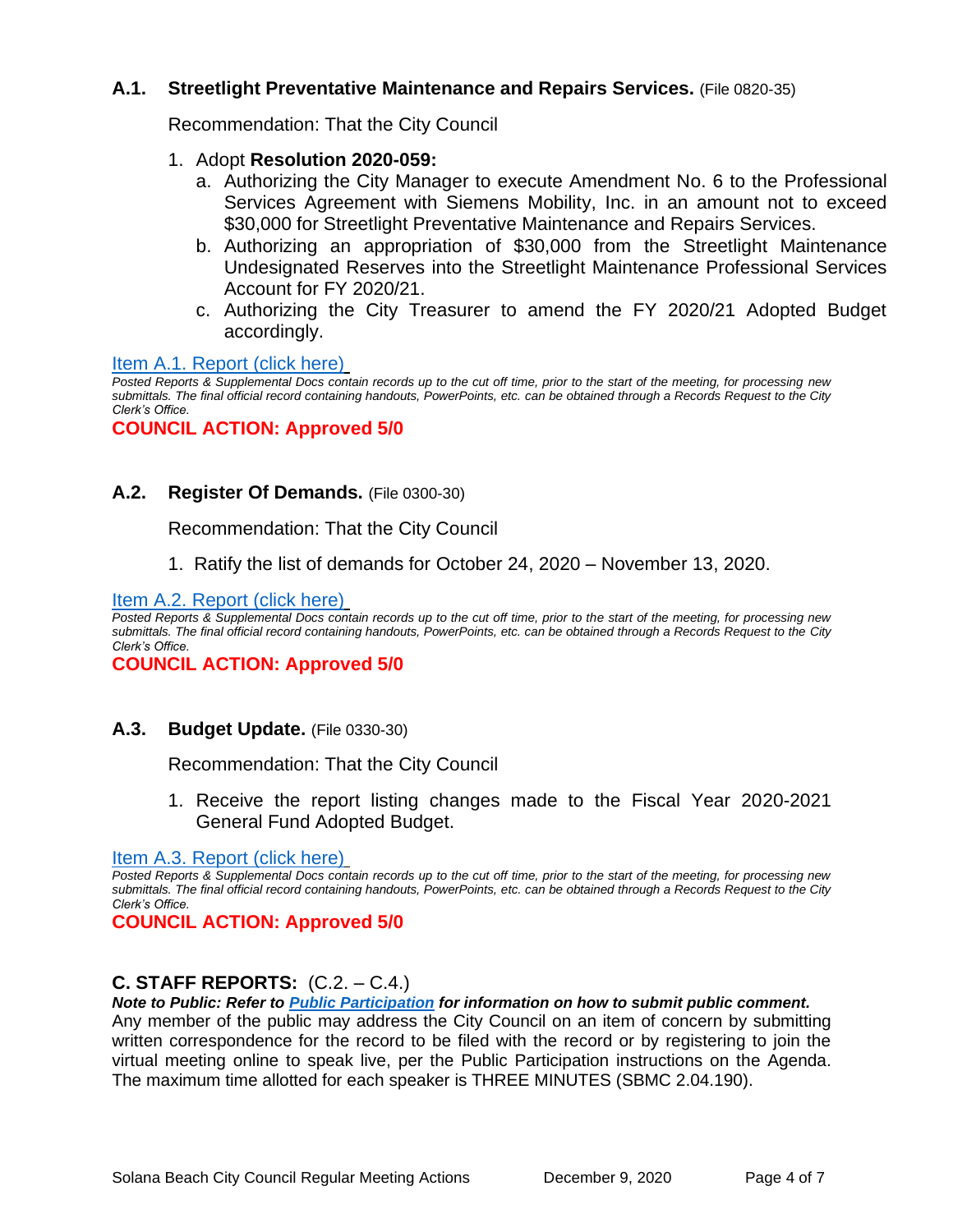## **C.2. 6 th Cycle Housing Element Update - Final Draft.** (File 0630-10)

Recommendation: That the City Council

1. Authorize the submittal of the Draft Housing Element Update to HCD (Housing and Community Development).

#### [Item C.2. Report \(click here\)](https://solanabeach.govoffice3.com/vertical/Sites/%7B840804C2-F869-4904-9AE3-720581350CE7%7D/uploads/Item_C.2._Report_(click_here)_12-09-20_-_O.pdf)

*Posted Reports & Supplemental Docs contain records up to the cut off time, prior to the start of the meeting, for processing new submittals. The final official record containing handouts, PowerPoints, etc. can be obtained through a Records Request to the City Clerk's Office.*

**COUNCIL ACTION: Approved 5/0**

#### **C.3. Fiscal Year 2019/20 Comprehensive Annual Financial Report (CAFR**)**.** (File 0310-22)

Recommendation: That the City Council

- 1. Accept and file the City of Solana Beach Comprehensive Annual Financial Report (CAFR) for the fiscal year July 1, 2019 – June 30, 2020.
- 2. Accept and file the Communication of Internal Control Related Matters Identified in an Audit letter.
- 3. Accept and file the Independent Accountants' Report on Agreed-Upon Procedures Applied to Appropriations Limit Worksheets letter.
- 4. Accept and file The Auditor's Communication with Those Charged with Governance letter.

## [Item C.3. Report](https://solanabeach.govoffice3.com/vertical/Sites/%7B840804C2-F869-4904-9AE3-720581350CE7%7D/uploads/Item_C.3._Report_(click_here)_12-09-20_-_O(1).pdf) (click here)

#### C.3. Staff [Report Update 1](https://solanabeach.govoffice3.com/vertical/Sites/%7B840804C2-F869-4904-9AE3-720581350CE7%7D/uploads/C.3_Staff_Report_Update_1_-_O.pdf)

*Posted Reports & Supplemental Docs contain records up to the cut off time, prior to the start of the meeting, for processing new submittals. The final official record containing handouts, PowerPoints, etc. can be obtained through a Records Request to the City Clerk's Office.*

#### **COUNCIL ACTION: Approved 5/0**

## **C.4. CARES Act Coronavirus Relief Fund (CRF) Community Assistance/Relief Funding Update.** (File 0240-70, 0390-32)

Recommendation: That the City Council

- 1. Provide direction on the continuation of the Rental Assistance Grant Program, including the application timeframe and/or grant amount(s) and
- 2. Approve **Resolution 2020-151**
	- a. Authorizing the City Manager to reimburse the General Fund for eligible COVID related expenses using State CARES Act CRF, as necessary, to meet State and Federal expenditure reporting deadlines.
	- b. Authorizing an appropriation equal to any action taken by City Manager, pursuant to the item above, to the Rental Assistance Grant Program from the General Fund.
	- c. Authorize the City Treasurer to amend the FY 2020/2021 Adopted Budget accordingly.

#### [Item C.4. Report](https://solanabeach.govoffice3.com/vertical/Sites/%7B840804C2-F869-4904-9AE3-720581350CE7%7D/uploads/Item_C.4._Report_(click_here)_12-09-20_-_O.pdf) (click here)

*Posted Reports & Supplemental Docs contain records up to the cut off time, prior to the start of the meeting, for processing new submittals. The final official record containing handouts, PowerPoints, etc. can be obtained through a Records Request to the City Clerk's Office.*

## **COUNCIL ACTION: Approved 5/0**

And that the Council subcommittee of current Councilmember Zito be updated adding Councilmember Edson to replace former Deputy Mayor Hegenauer.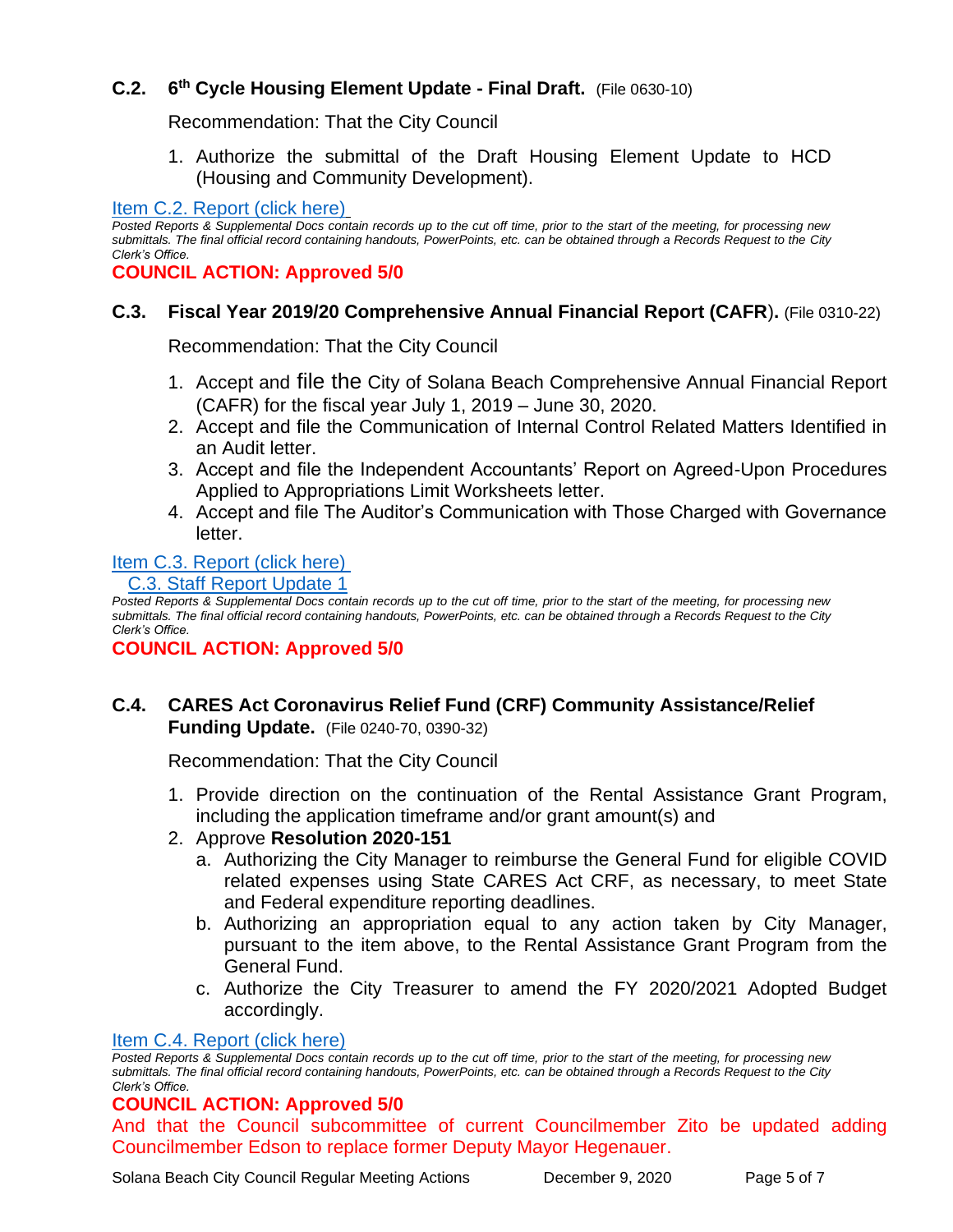## **WORK PLAN COMMENTS:**

*Adopted June 12, 2019*

#### **COMPENSATION & REIMBURSEMENT DISCLOSURE:**

GC: Article 2.3. Compensation: 53232.3. (a) Reimbursable expenses shall include, but not be limited to, meals, lodging, and travel. 53232.3 (d) Members of a legislative body shall provide brief reports on meetings attended at the expense of the local agency "*City*" at the next regular meeting of the legislative body.

#### **COUNCIL COMMITTEE REPORTS:** [Council Committees](https://www.ci.solana-beach.ca.us/index.asp?SEC=584E1192-3850-46EA-B977-088AC3E81E0D&Type=B_BASIC)

#### **REGIONAL COMMITTEES: (outside agencies, appointed by this Council)**

- a. City Selection Committee (meets twice a year) Primary-Edson, Alternate-Zito
- b. County Service Area 17: Primary- Harless, Alternate-Edson
- c. Escondido Creek Watershed Authority: Becker /Staff (no alternate).
- d. League of Ca. Cities' San Diego County Executive Committee: Primary-Becker, Alternate-Harless and any subcommittees.
- e. League of Ca. Cities' Local Legislative Committee: Primary-Harless, Alternate-Becker
- f. League of Ca. Cities' Coastal Cities Issues Group (CCIG): Primary-Becker, Alternate-**Harless**
- g. North County Dispatch JPA: Primary-Harless, Alternate-Becker
- h. North County Transit District: Primary-Edson, Alternate-Becker
- i. Regional Solid Waste Association (RSWA): Primary-Hegenauer, Alternate-Becker
- j. SANDAG: Primary-Zito, 1<sup>st</sup> Alternate-Edson, 2<sup>nd</sup> Alternate-Becker, and any subcommittees.
- k. SANDAG Shoreline Preservation Committee: Primary-Hegenauer, Alternate-Zito
- l. San Dieguito River Valley JPA: Primary-Hegenauer, Alternate-Zito
- m. San Elijo JPA: Primary-Zito, Primary-Becker, Alternate-City Manager
- n. 22nd Agricultural District Association Community Relations Committee: Primary-Edson, Primary-Harless

#### **STANDING COMMITTEES: (All Primary Members)** *(Permanent Committees)*

- a. Business Liaison Committee Zito, Edson.
- b. Fire Dept. Management Governance & Organizational Evaluation Harless, Hegenauer
- c. Highway 101 / Cedros Ave. Development Committee Edson, Becker
- d. Parks and Recreation Committee Zito, Harless
- e. Public Arts Committee Edson, Hegenauer
- f. School Relations Committee Hegenauer, Harless
- g. Solana Beach-Del Mar Relations Committee Zito, Edson

## **ADJOURN:**

## *Next Regularly Scheduled Meeting is January 13, 2021*

*Always refer the City's website Event Calendar for Special Meetings or an updated schedule. Or Contact City Hall 858-720-2400 [www.cityofsolanabeach.org](http://www.cityofsolanabeach.org/)*